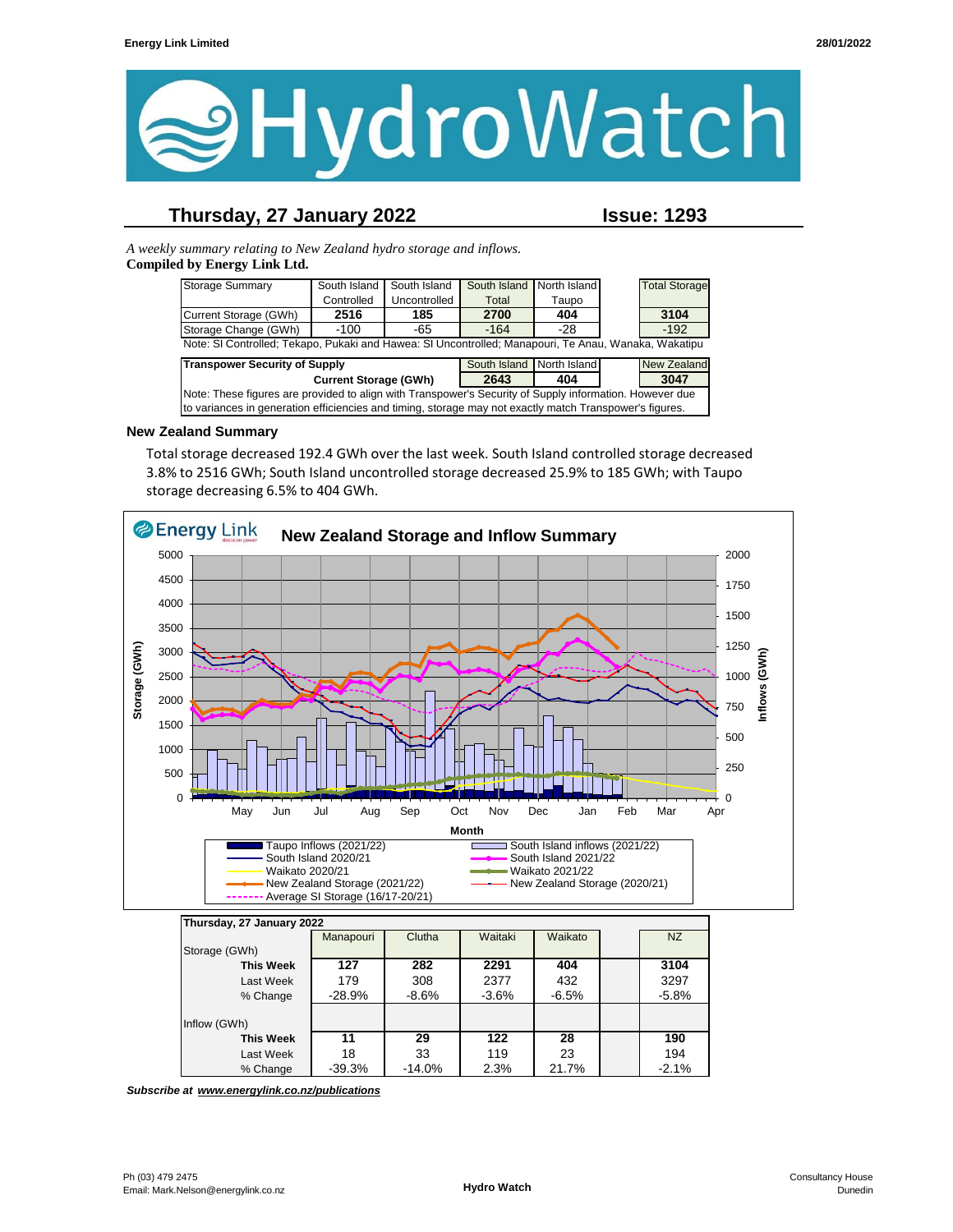#### **Lake Levels and Outflows**

| <b>Catchment</b> | Lake                        | Level<br>(m. asl)          | <b>Storage</b><br>(GWh) | <b>Outflow</b><br>(cumecs) | <b>Outflow</b><br><b>Change</b> |
|------------------|-----------------------------|----------------------------|-------------------------|----------------------------|---------------------------------|
| <b>Manapouri</b> | Manapouri<br>Te Anau        | 176.88<br>201.31           | 60<br>67                | 20                         | 3                               |
| Clutha           | Wakatipu<br>Wanaka<br>Hawea | 309.60<br>276.70<br>344.13 | 26<br>31<br>225         | 104<br>136<br>115          | $-14$<br>$-20$<br>$-11$         |
| Waitaki          | Tekapo<br>Pukaki            | 709.64<br>530.18           | 761<br>1530             |                            |                                 |
| Waikato          | Taupo                       | 356.84                     | 404                     |                            |                                 |

| Outfilow<br><b>Change</b> |
|---------------------------|
| 3                         |
| $-14$                     |
| -20                       |
| -11                       |

#### **Inflow Summary**

The two charts below represent where current inflows are in relation to historic inflow patterns. The percentile values have been calculated using all inflows since 1931.







**North Island Inflows -** The past four weeks of N. I. inflows rank as the driest on record.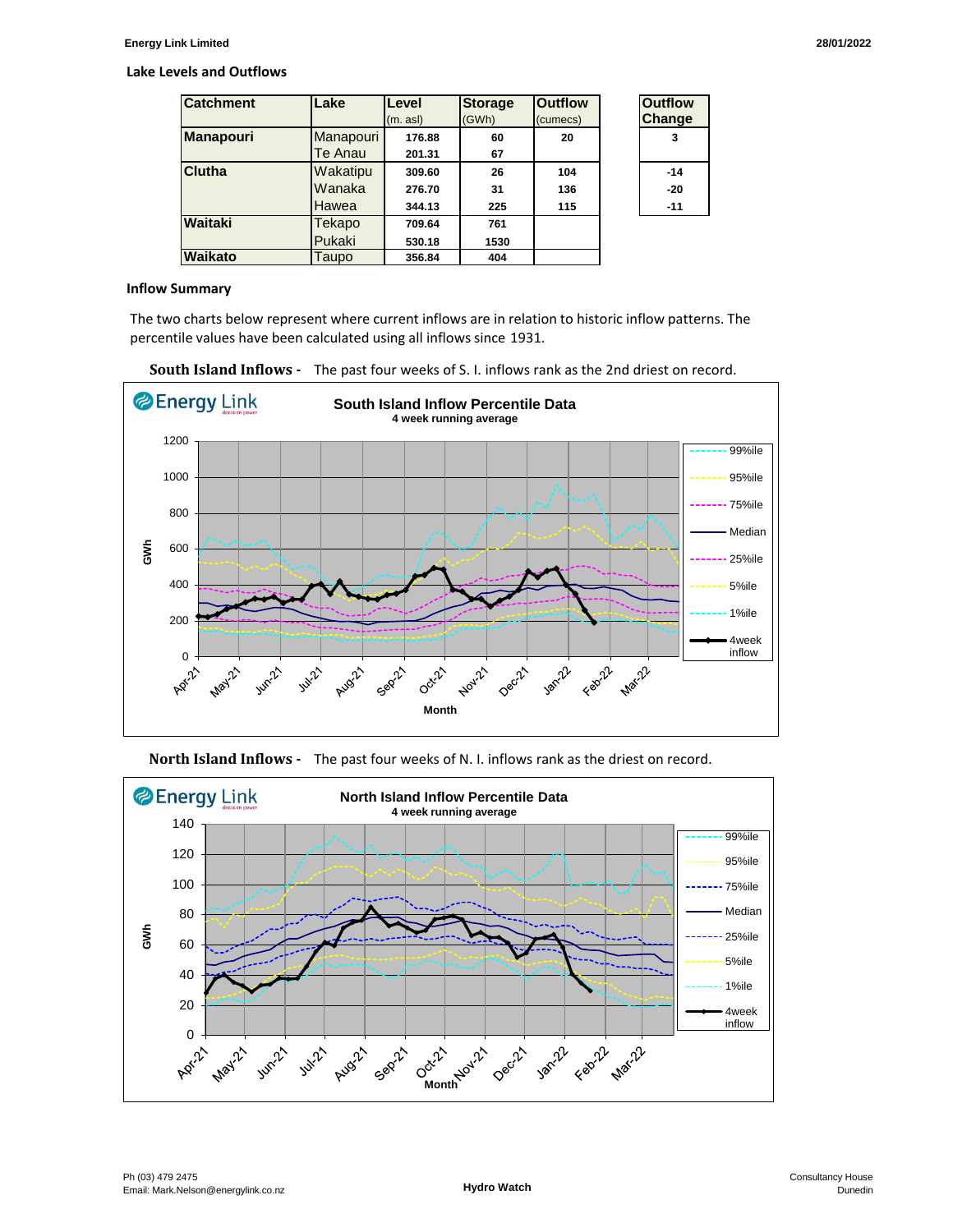# **Waikato System**



**Lake Levels -** Lake Taupo storage fell to 70.8% of nominal full at 404 GWh.

 **Inflows -** Inflows increased 21.7% to 28 GWh.

 **Generation -** Average generation decreased 2.6% to 369.6 MW.



## **Tekapo**



 **Inflows -** Inflows into tekapo remained steady at 44 GWh.

- **Generation** Average Tekapo generation remained steady at 89.8 MW.
- **Hydro Spill** Lake Tekapo spill was 20.5 cumecs.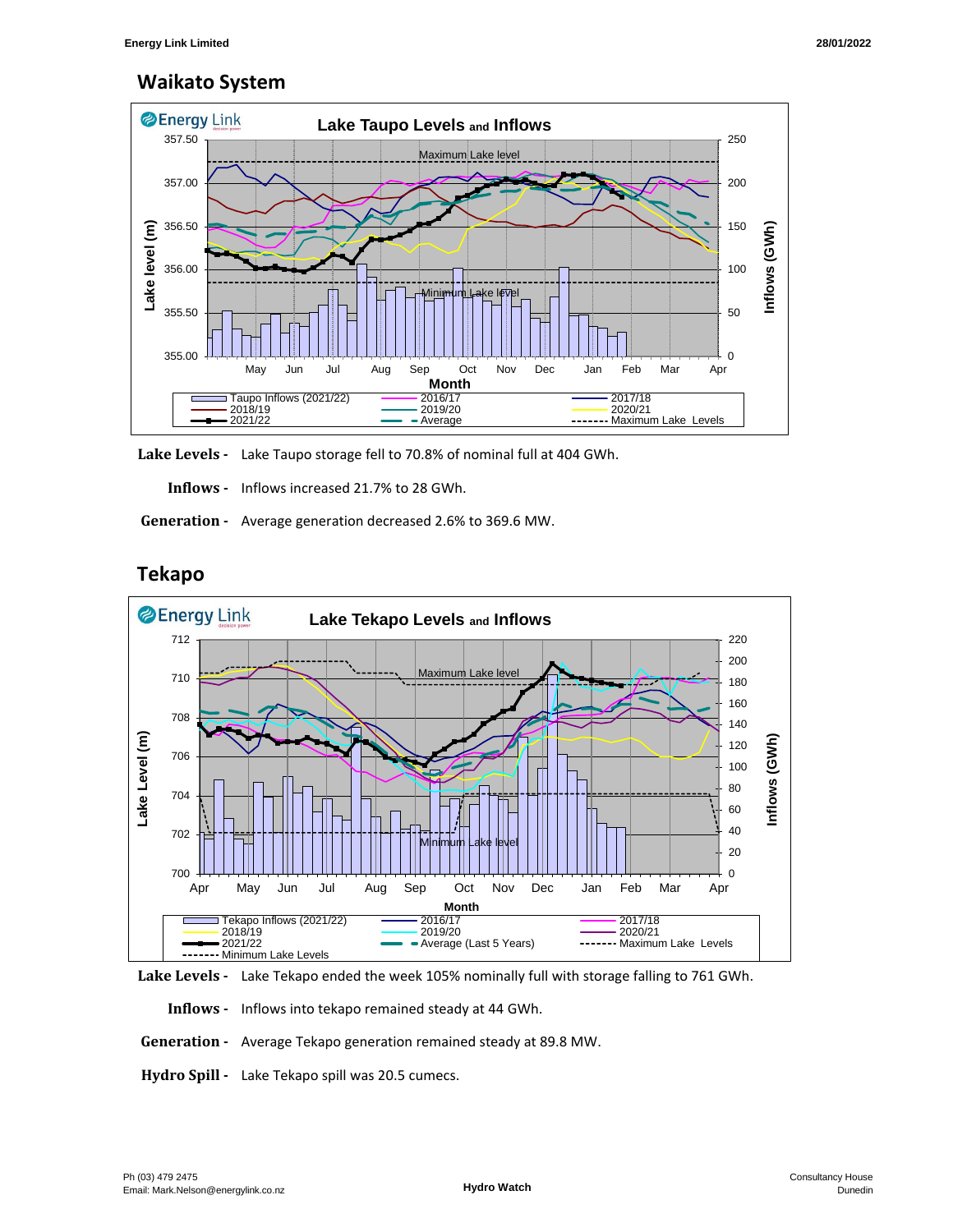# **Waitaki System**



**Lake Levels -** Lake Pukaki ended the week 86% nominally full with storage falling to 1530 GWh.

 **Inflows -** Inflows into the Waitaki System increased 3.3% to 78 GWh.

 **Generation -** Average Waikati generation increased 12% to 1176.5 MW.

- **Hydro Spill** Lake Pukaki did not spill.
- **River Flows**  Flows from the Ahuriri River fell to 13 cumecs while Waitaki River flows were higher than last week averaging 487.6 cumecs.



## **Clutha System**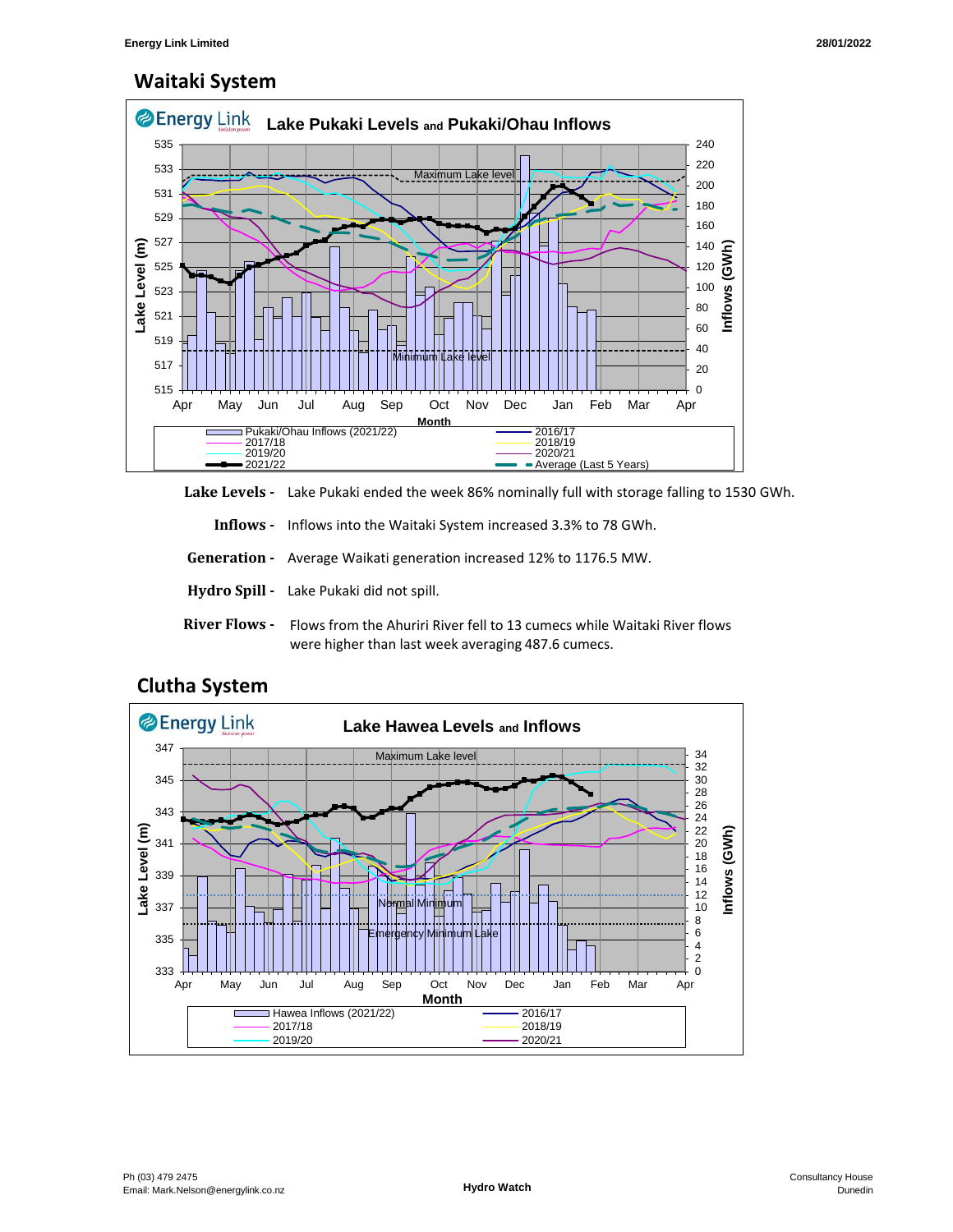- Lake Levels Total storage for the Clutha System decreased 8.6% to 282 GWh. Lakes Hawea, Wanaka and Wakatipu ended the week 76%, 26.9% and 25% nominally full respectively.
	- **Inflows** Total Inflows into the Clutha System 14% lower at 29 GWh.
- **Generation** Average generation was 11.4% lower at 339 MW.
- **Hydro Spill** The was no estimated spill
- River Flows Total outflows from the lakes and Shotover River fell to 377.9 cumecs. This comprised of 115 cumecs from Lake Hawea, 136 cumecs from Lake Wanaka, 104 cumecs from Lake Wakatipu and 24 cumecs from the Shotover River.